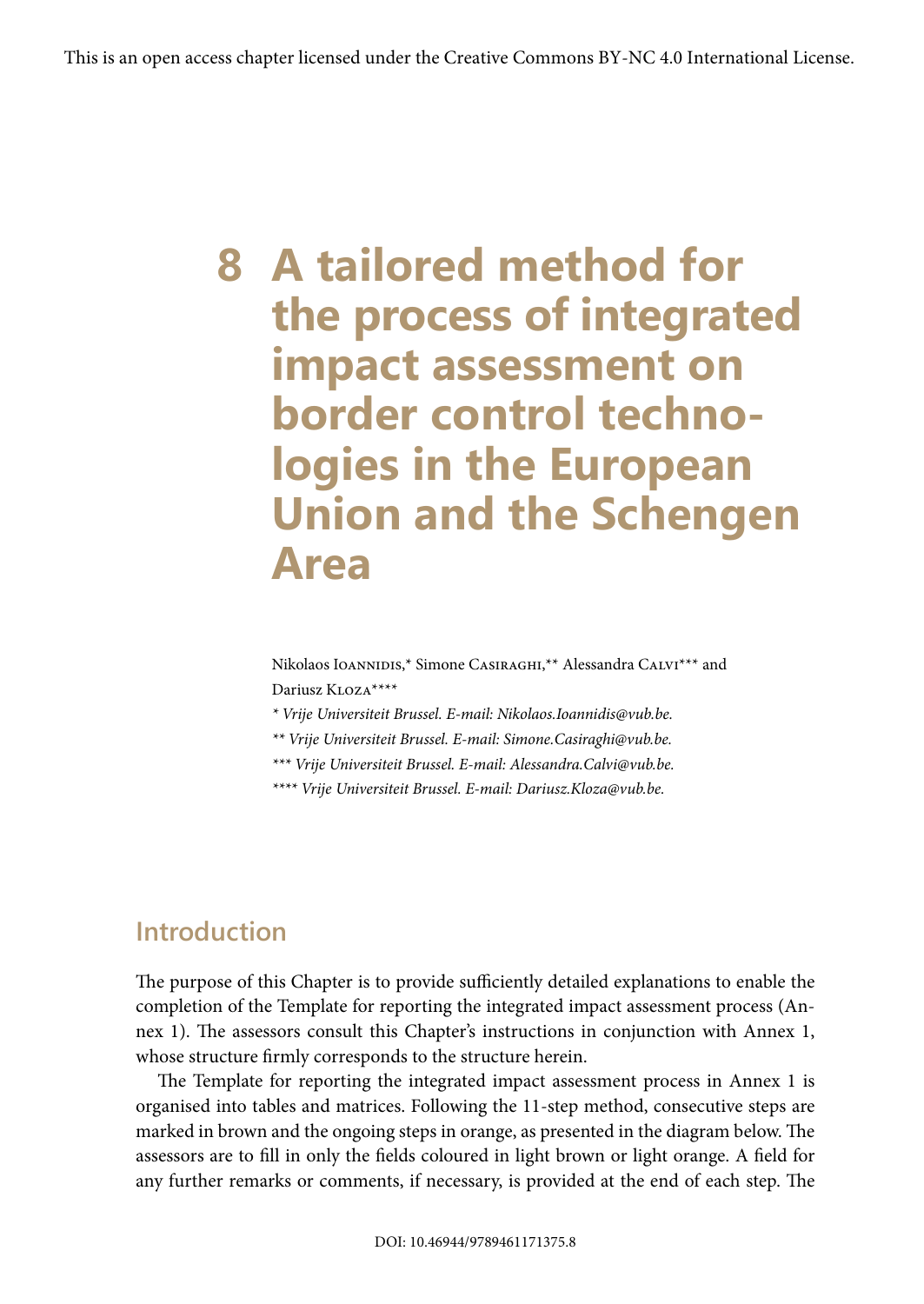assessors fill in, in an easily understandable language, the empty rows in the tables and/or other fields assigned to each step. To the greatest extent possible, each answer is exhaustive and sufficiently motivated (described, explained, justified, etc.), as is equally the case for the criteria/explanations 'fulfilled' and 'not fulfilled'. Further rows can be added in each table, should there be a need, or, should the space be insufficient, each element can be moved to attachments. Alternatively, any of the tables and/or fields may be removed, and the same information presented in some other format if the assessors deem it appropriate. Provision of an explanation is required whether the box is ticket or not. After the receipt of the filled-in report, the sponsoring organisation, in turn, fills in the light green fields only, facilitating the final decision (of whether or not to proceed with the envisaged initiative).

The Template assumes the team of assessors is familiar with the legal framework for personal data protection and privacy in the European Union, as well as the principles of ethics and social acceptance. (References to legal provisions without any further specification pertain to the General Data Protection Regulation [GDPR].) It also assumes minimum familiarity with the process of risk appraisal and with the criteria limiting the enjoyment of human rights, in particular those of necessity and proportionality. Furthermore, it is expected that all relevant stakeholders, be they the data controller(s), the data protection officer (DPO), the pertinent EU agencies and border control authorities, among others, are involved in the entirety of the assessment process. As the assessment process concerns an as-yet-unimplemented initiative, the assessors may have to rely on estimations and, at times, incomplete information.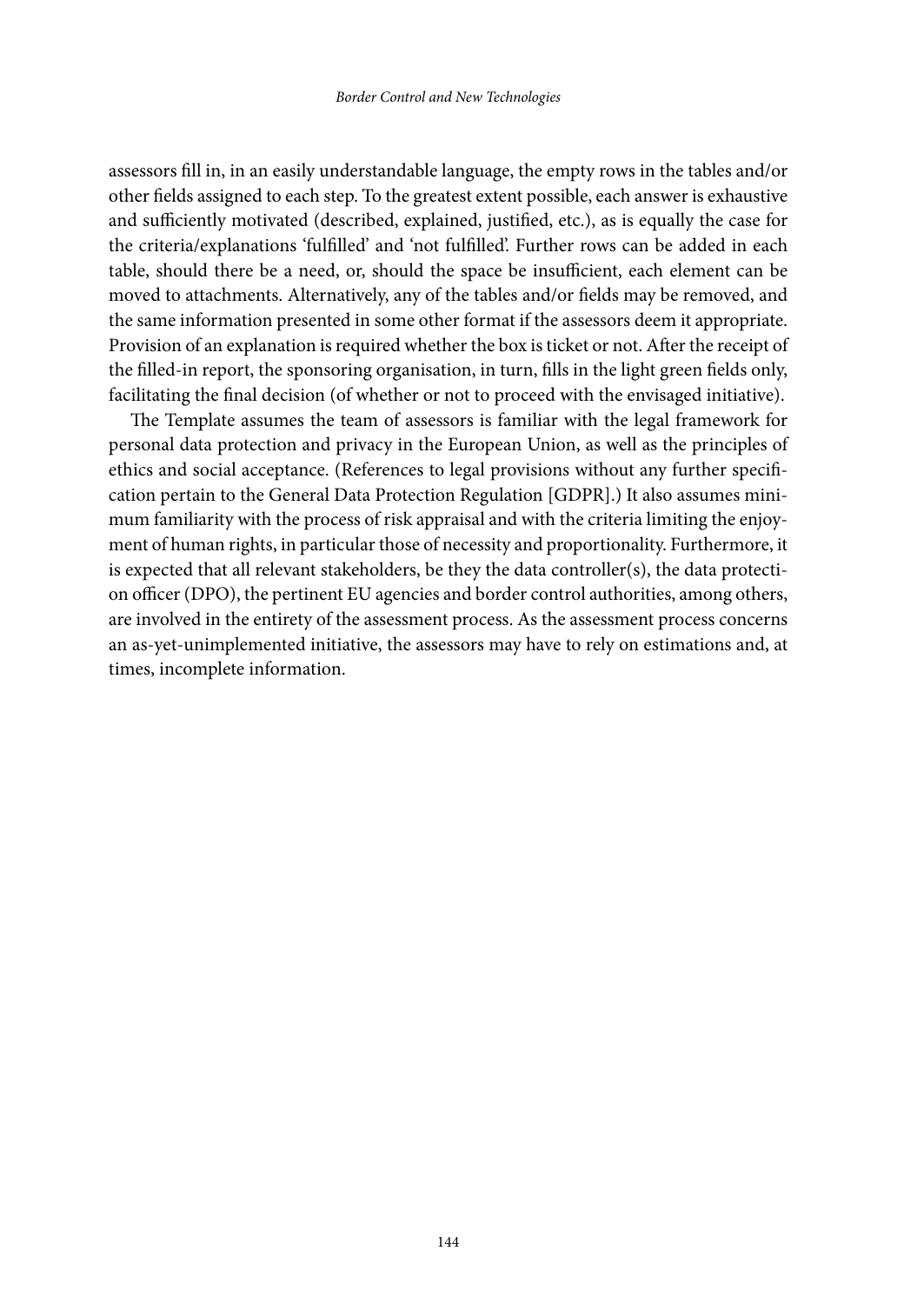# **Overview of the method**

| <b>ONGOING PHASE</b>                                                                                  |                          | $\leftarrow$                  | <b>Steps</b>                                   | Data<br>Protection                                                                                                                                                                                                                                                                            | <b>Ethics</b>                                   | Social<br>Acceptance                       | Privacy                                 |
|-------------------------------------------------------------------------------------------------------|--------------------------|-------------------------------|------------------------------------------------|-----------------------------------------------------------------------------------------------------------------------------------------------------------------------------------------------------------------------------------------------------------------------------------------------|-------------------------------------------------|--------------------------------------------|-----------------------------------------|
|                                                                                                       |                          |                               | PHASE I: PREPARATION OF THE ASSESSMENT PROCESS |                                                                                                                                                                                                                                                                                               |                                                 |                                            |                                         |
|                                                                                                       |                          |                               | [1] Screening                                  | [1a] Preliminary description                                                                                                                                                                                                                                                                  |                                                 |                                            |                                         |
|                                                                                                       |                          |                               |                                                | [1ba] Data pro-<br>tection screening                                                                                                                                                                                                                                                          | [1bb] Ethics and social<br>acceptance screening |                                            | [1bc]<br>Privacy<br>screening           |
| identify, define the level of involvement and involve stakeholders at different phases of the process |                          |                               | [2] Scoping                                    | [2aa]<br>Personal data<br>protection<br>benchmark<br>[2b] Stakeholders and their consultation techniques<br>[2c] Appraisal techniques                                                                                                                                                         | [2ab]<br>Ethics<br>benchmark                    | [2ac]<br>Social<br>acceptance<br>benchmark | [2ad]<br>Privacy<br>benchmark           |
|                                                                                                       |                          | $\rightarrow$<br>$\leftarrow$ | [3] Planning<br>and prepara-<br>tion           | [2d] Other evaluation techniques<br>Objectives $\bullet$ criteria for acceptability of negative impacts $\bullet$<br>resources ♦ procedures and timeframes of the assessment<br>process ♦ assessors ♦ stakeholders ♦ continuity of the<br>assessment process ♦ criteria triggering a revision |                                                 |                                            |                                         |
|                                                                                                       |                          |                               | <b>PHASE II: ASSESSMENT</b>                    |                                                                                                                                                                                                                                                                                               |                                                 |                                            |                                         |
|                                                                                                       |                          |                               | [4] Systematic description of the initiative   |                                                                                                                                                                                                                                                                                               |                                                 |                                            |                                         |
| Check the quality of the IIA process (internally or externally)                                       |                          | $\rightarrow$<br>$\leftarrow$ | [5] Appraisal<br>of impacts                    | [5aa] Data<br>protection:<br>Necessity and<br>proportionality<br>of the processing<br>operations<br>[5ab] Data pro-<br>tection: Risk to<br>the rights and<br>freedoms of<br>natural persons                                                                                                   | [5b] Ethics<br>assessment                       | [5c] Social<br>acceptance<br>assessment    | [5d]<br>Privacy<br>impact<br>assessment |
|                                                                                                       | Document the IIA process |                               |                                                |                                                                                                                                                                                                                                                                                               | [5e] Legal compliance check                     |                                            |                                         |
| B] Quality control                                                                                    | [C] Documentation        |                               | [6] Recommendations                            |                                                                                                                                                                                                                                                                                               |                                                 |                                            |                                         |
|                                                                                                       |                          |                               |                                                | PHASE III: EX-POST (EVENTUAL) STEPS                                                                                                                                                                                                                                                           |                                                 |                                            |                                         |
|                                                                                                       |                          |                               |                                                | [7] Prior consultation with supervisory authority                                                                                                                                                                                                                                             |                                                 |                                            |                                         |
|                                                                                                       |                          |                               | [8] Revisiting                                 |                                                                                                                                                                                                                                                                                               |                                                 |                                            |                                         |

*Start*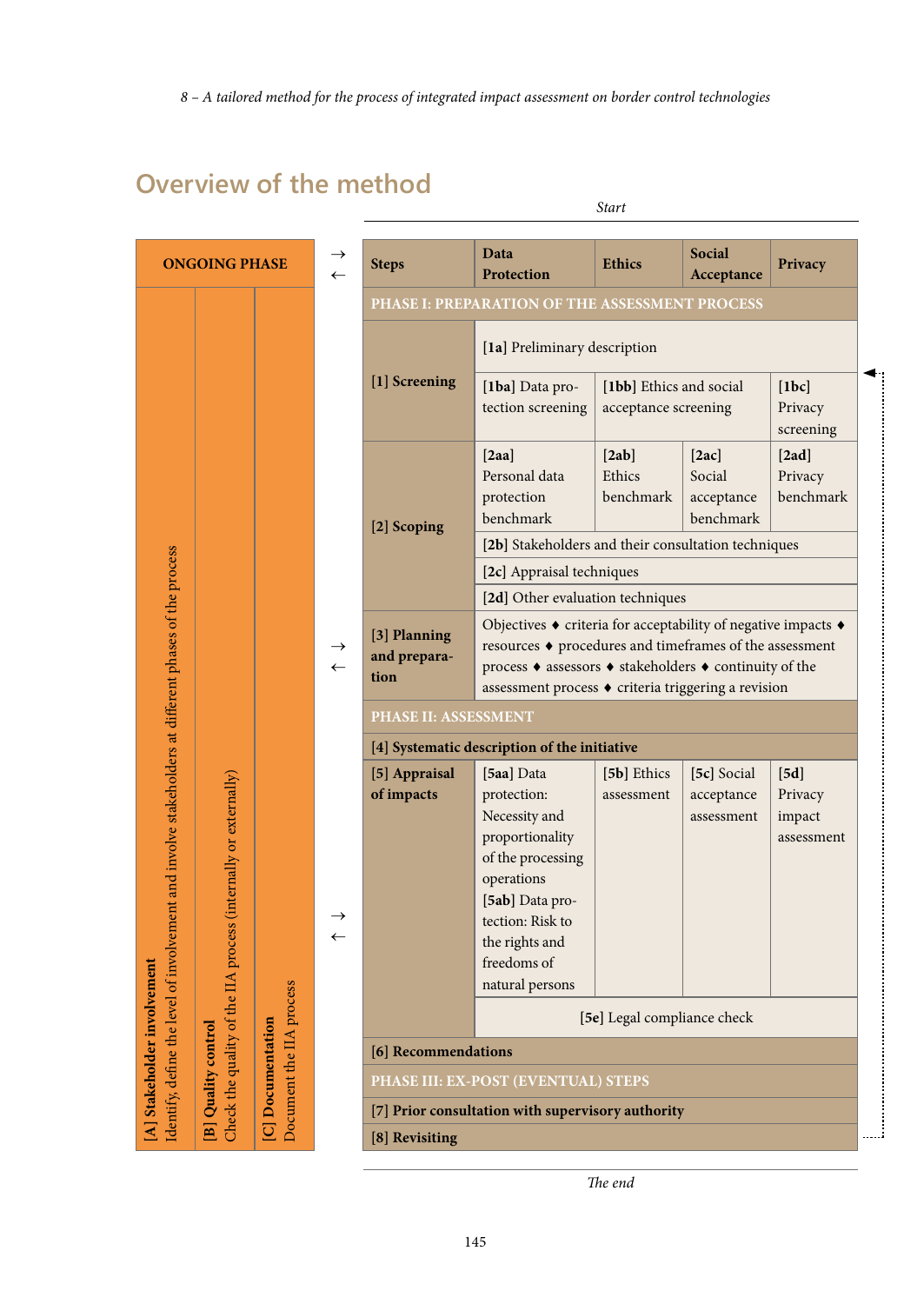# **PHASE I: PREPARATION OF THE ASSESSMENT PROCESS**

# Step 1: Screening (threshold analysis)

The goal of this Step is to determine if the impact assessment process is required in the first place. Conducting the impact assessment process is necessary when one or more criteria set forth by law (for data protection and privacy) or by other principles (ethics and social acceptance) are met, or, alternatively, it is not required when a pertinent exemption is provided. This is preceded by the preliminary description of the initiative, which provides a contextual and a technical overview thereof.

## Step 1a: Preliminary description

In this part, the assessors briefly expose the most critical aspects of the envisaged initiative, answering questions about the context and technical aspects thereof. The overview is quadripartite, comprising the assessment benchmark, namely: i) the right to data protection; ii) the right to privacy; iii) ethics; and iv) social acceptance. Although little information is usually available at the early stages, the preliminary description is kept short (approx. one page), while still being sufficiently detailed to allow the assessors to determine whether or not the threshold criteria are satisfied. General statements are avoided. If, in Step 1b, it is determined that the assessment process is required, this preliminary description will be expanded in Step 4.

#### Step 1b: Screening

**Step 1ba**: *Data protection*: The assessors analyse whether the envisaged data processing operations satisfy any of the threshold criteria prescribed by law. As a prerequisite, the assessors determine if personal data would be processed within the envisaged initiative. The threshold criteria are based on the concept of risk, and are either positive or negative. The negative criteria take precedence over positive ones. If any of the positive criteria are satisfied, the assessment process for the right to personal data protection will then be required by law. By contrast, if any of the negative criteria are satisfied, the data controller is exempted from conducting such an assessment process.

**Step 1bb**: *Ethics and social acceptance*: The assessors determine whether the envisaged initiative raises any ethical or social acceptance challenges by answering a set of questions. If *any* of them is answered affirmatively, the ethics assessment and social acceptance assessment are required. Conversely, if *all* are answered negatively, there is no need for an ethics and social acceptance assessment. The assessors proceed to this Step in order to complement the data protection element (Step 1b), when this is required.

**Step 1bc**: *Privacy*: The assessors determine if the envisaged initiative interferes with any of the 9 dimensions of privacy, i.e. bodily, spatial, communicational, proprietary, intellectual, decisional, associational, behavioural and informational privacy. If *at least one* type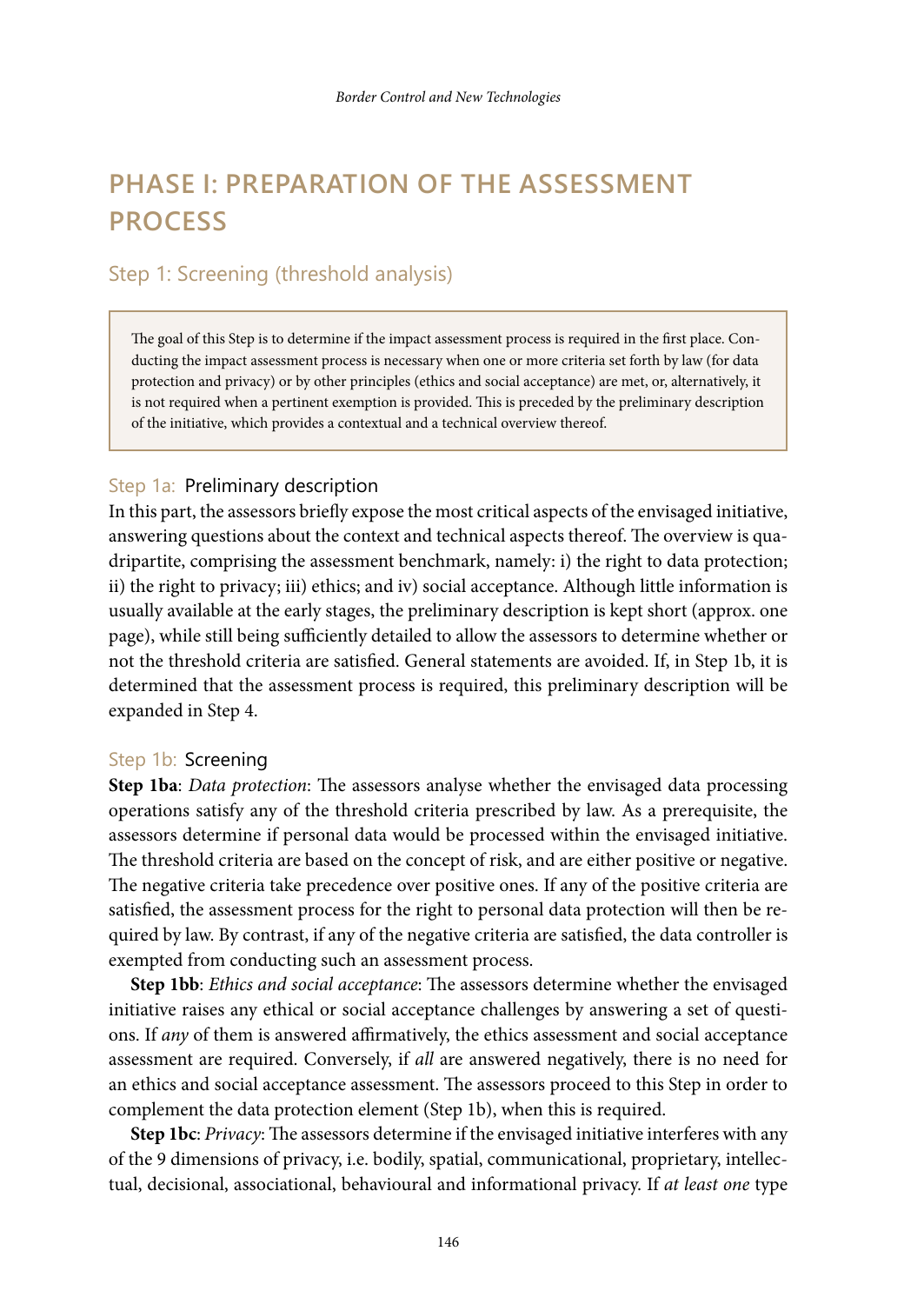of privacy is interfered with, then a privacy impact assessment is required. Conversely, if *none* is interfered with, there is no need for a privacy impact assessment.

If no integrated impact assessment process is required or warranted, the assessors prepare a reasoned statement of no significant impact.

# Step 2: Scoping

The goal of this Step is to identify, with a reasonable degree of precision:

- **•** the benchmark of the integrated impact assessment, in which case, four elements are examined in particular: i) the right to data protection; ii) the right to privacy; iii) ethics; and iv) social acceptance (Step 2a)
- the categories of stakeholders, that is, those to involve in the assessment process and how to involve them in each Step (Step 2b)
- appraisal techniques, other than the necessity and proportionality assessment, and risk assessment, to be used in the assessment process (Step 2c)
- **•** other evaluation techniques that may be warranted or necessary (Step 2d).

## Step 2a: Benchmark

**Step 2aa**: *Data protection*: The assessors first map the aspects that the envisaged data processing operations would touch upon by checking the applicable laws and regulations. The assessors list all legal (national, European, international) and regulatory instruments applicable to the initiative, including by-laws (e.g. policies, codes of conducts, technical standards) applicable within the organisation. This also constitutes the legal and regulatory framework for border management, from which compliance requirements are inferred and checked against in Step 5.

**Step 2ab**: *Ethics*: The assessors identify the ethical arguments that are mobilised to support or criticise the initiative in the public debate. Each set of arguments is assigned an ID that will be used in the subsequent phases of the assessment. This task requires that the assessors perform some preliminary desk research (if necessary, they can ask external researchers to provide support in this regard). The assessors fill in the relevant table in the template by ticking the arguments that apply to the initiative, with the help of the examples provided and explained in Chapter 5. The assessors may add extra arguments through the addition of extra rows, as indicated in  $1.x$   $\ldots$ ,  $2.x$   $\ldots$  etc.

**Step 2ac**: *Social acceptance*: The assessors identify three aspects: the perspective to assess social acceptance, the categories of stakeholders and the acceptance assessment techniques. Regarding the perspective of social acceptance, the assessors choose between (at least) one of the three levels indicated in Chapter 6 (i.e. socio-political, community or market perspective) and tick the chosen level. An assessment of all three perspectives is not required, yet, the focus *must not* be exclusively on the market perspective. The assessors identify a list of stakeholders that is specific for the social acceptance assessment. Stakehol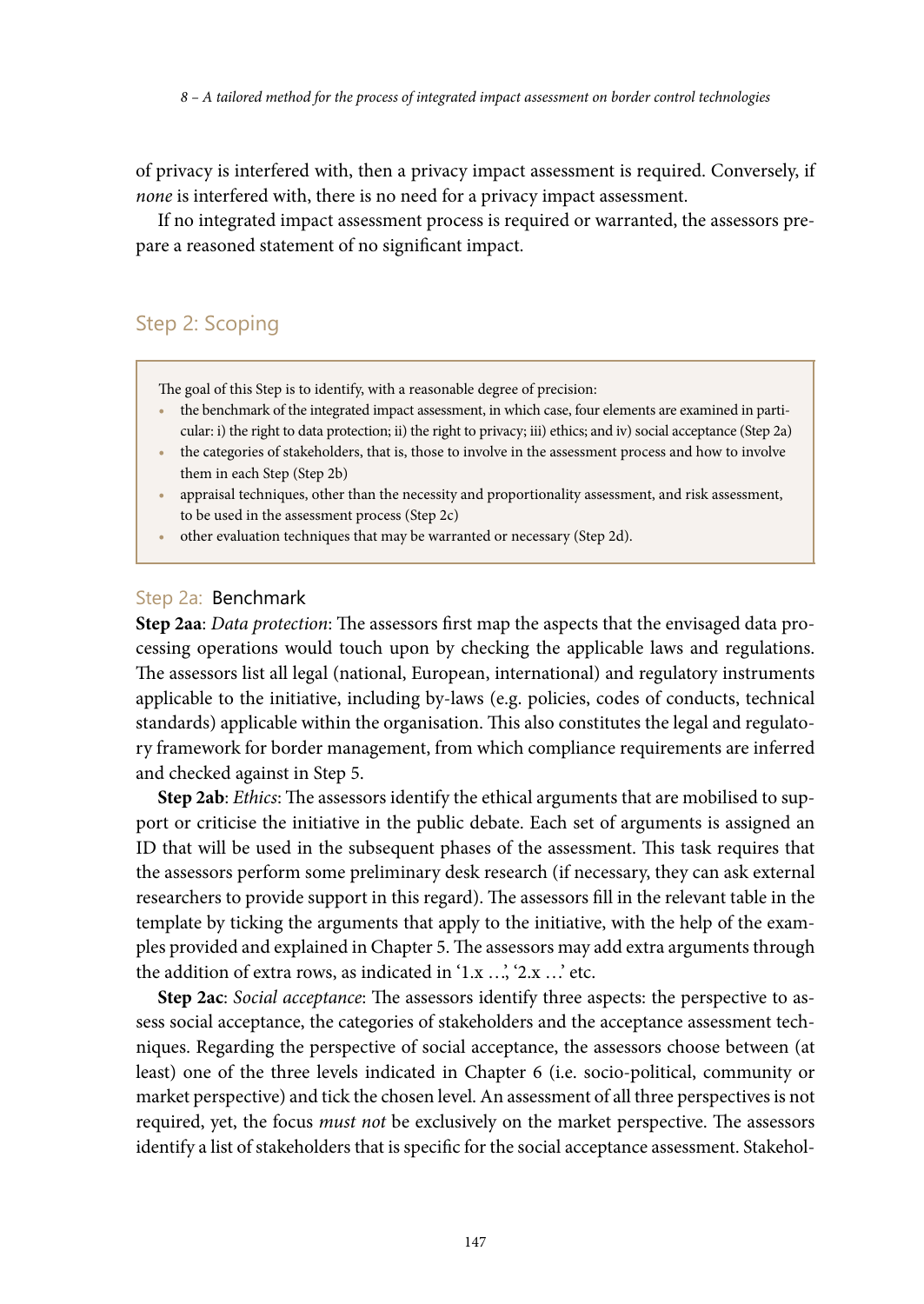ders are understood in the broadest sense, and their range and the number to be involved is commensurate to the processing operations. Stakeholders are *not* assessors; the former provide input, which the latter subsequently take into account or reject. This activity can be performed in parallel with the identification of stakeholders for the 'stakeholder involvement phase' (Step 2b), which will provide the assessors with a broader list to be consulted throughout the whole impact assessment process. The sample chosen, especially for travellers, is to be as representative as possible. The assessors choose at least one technique of stakeholder involvement, without relying too heavily on questionnaires, especially if they are close-ended and require a quantitative analysis. Finally, the responses from the questionnaires can be made more robust by informing the respondents about the initiative under assessment with, for example, informational meetings or technology demonstrations.

**Step 2ad**: *Privacy*: The assessors identify which types of privacy will form part of the benchmark, and justify why these identified types are interfered with. To do so, they will briefly describe the interference, the circumstances and the vulnerability that is produced due to the contact of a natural person with a specific technology, using the same types of privacy that they included in the previous step. Additionally, they will determine the appraisal techniques that they deem most pertinent (usually the privacy impact assessment) and the stakeholders, who may be the same as those involved in the data processing operations.

#### Step 2b: Stakeholders and their consultation techniques

In this step, the assessors identify the categories of stakeholders to be consulted throughout the impact assessment process, namely internal and external stakeholders. The list is broader than the one compiled for Step 2a (social acceptance scoping). Possible techniques to involve stakeholders are provided in Annex 2 of this Volume. Critical external stakeholders in the context of border management law are EU agencies and bodies, carriers, Passenger Information Units (PIUs) and technology providers, among others.

#### Step 2c: Appraisal techniques

Six appraisal techniques are foreseen, corresponding to the quadripartite benchmark: (a) necessity and proportionality, and (b) risk assessment for data protection; ethics assessment for ethics; privacy impact assessment for privacy; social acceptance assessment for social acceptance; legal compliance check against data protection, privacy, ethics requirements, inferred from border management law as identified in Step 2a (the legal compliance check is expected to enhance social acceptance, too). Should these six appraisal techniques prove to render insufficient information for decision-making purposes, other appraisal techniques should be employed, as listed in Annex 3, e.g. scenario analysis (planning), technology foresight or cost–benefit analysis (CBA).

#### Step 2d: Other evaluation techniques

The assessors can resort to other evaluation techniques, which may be warranted or even required by law. For example, if the envisaged initiative *also* affects the natural and/or hu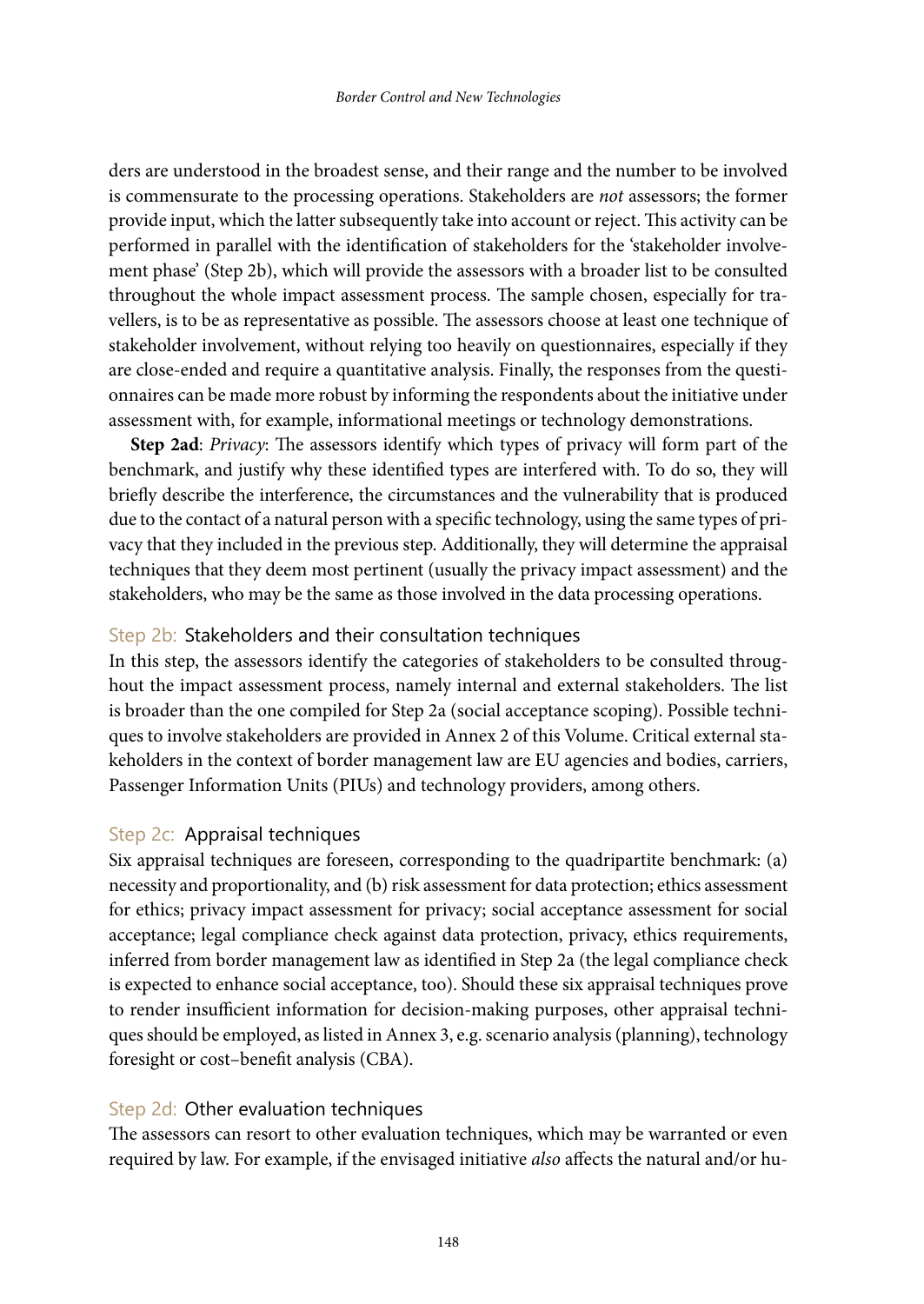man environment, then a standalone process of environmental impact assessment (EIA) may be needed alongside the integrated impact assessment process.

In addition, for the reasons of comprehensiveness and efficiency, various types of impact assessment and other evaluation techniques can be integrated, provided the benchmark and/or appraisal techniques are coherent, not subordinate to one another, and not internally contradictory. Results of such an integrated assessment process must then be synthesised.

# Step 3: Planning and Preparation

The goal of this Step is to set the terms of reference of a given impact assessment process, constituting a written manual therefor, which may possibly be updated throughout the assessment process. For all parts of the benchmark, the assessors can devise a common approach since the resources and the timeframes of each separate assessment should align with each other.

*Specific objectives of a given process*: On the one hand, the substantive goal of an impact assessment process is to ensure informed decision-making by comprehensively examining the elements of the benchmark. On the other, its formal goal is to comply with the law and ethical or social norms. The impact assessment process aims to ensure both goals are achieved by aiding the decision-making process as to the deployment of the initiative; however, the assessors may clarify in greater detail the specific objectives of a given assessment process.

*Acceptability criteria of negative impacts*: The criteria are set and justified for each element of the benchmark and for each appraisal technique employed (cf. Step 2c). For instance, the element of data protection requires that the data controller set and justify a threshold below which a processing operation would be deemed unnecessary and/or disproportionate. Furthermore, it requires that the controller set a threshold above which a risk to a right would no longer be deemed acceptable (e.g. risk-prone, or risk-adverse). The data controller defines both the likelihood and severity scales beforehand. The same exercise can be repeated for each element of the benchmark, with respect to the nature and specificities of each. Jurisprudence in border control, relevant legislation and common practices are, among others, ideal sources for setting the acceptability criteria of negative impacts.

*Resources to be committed*: The assessors list and ensure the resources which they need for conducting the impact assessment process, which include time, money, workforce, knowledge, know-how, premises and infrastructure. Assessors might resort to the help of software that facilitates the impact assessment process by automating parts thereof. Lastly, the choices of locations (e.g. a venue for a workshop or for a facility tour) or setup (e.g. of a technology demonstration) further contribute to the selection of resources.

*Procedures and timeframes*: The assessors establish the timeframes for an impact assessment process, specifying, for example, milestones and deadlines, assigning responsibilities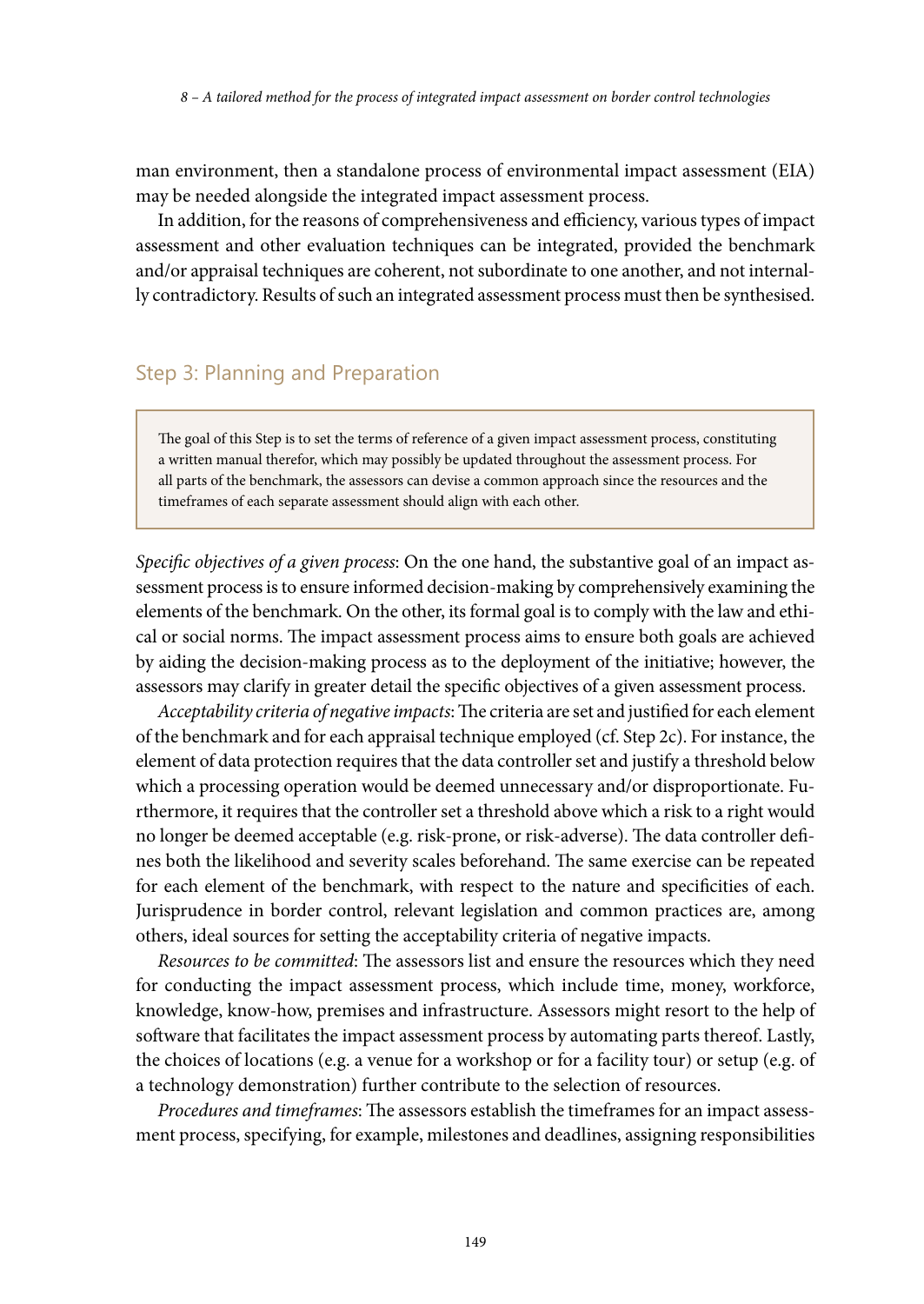and specifying who is answerable to whom within the organisational structure. For example, the ethics assessment is connected to the preparation of paperwork required in order to obtain the ethical approval and/or opinion from the relevant ethics committee or competent authority of the country hosting the study. The latter applies especially if (sensitive) personal data of people are processed during the assessment.

*Team of assessors, and their roles and responsibilities*: The assessment process requires multiple types of expertise. The organisation responsible for the initiative chooses the assessors on the basis of transparent criteria, either internal or external (outsourced), spelling out their roles and responsibilities, and ensures their professional independence (e.g. assessors do not seek nor receive instructions; their bias is explicitly marked as such).

*Stakeholders*: Based on the pre-defined categories in Step 2b, the assessors identify a list of stakeholders (e.g. a minimum number of people interviewed, number of participants in the workshop, etc.), taking into account and ensuring diversity (e.g. gender balance, geographic diversity, age diversity or multidisciplinarity). For large-scale consultations, a consultation plan may be necessary. Personal data of identified stakeholders is appropriately protected. The planning includes:

- dates and timespan of the assessment (e.g. duration of interviews);
- **•** setup (e.g. of a technology demonstration);
- **•** questionnaire or interview design;
- **•** number and modality of stakeholders to involve (e.g. a minimum number of people interviewed, number of participants in the workshop, etc.).

*Continuity*: The organisation specifies the continuity of the assessment process in the event of, for example, changes in the actors involved in the assessment process (e.g. assessors, data controller, data processors, etc.), or disruption, natural disasters, or utility failures.

*Revision*: The organisation specifies the criteria that would trigger the revision of the impact assessment process. For instance, with regards to the data protection element, a change in the level of risk could be enough to trigger the revision of the whole process. The level of risk depends on the technological advancements, on the users' perception of a technology, or on a landmark court decision that re-interprets a legal provision. The decision as to whether to revise the entire process or just a part of it is dependent on the degree to which the elements of the benchmark are intertwined with each other.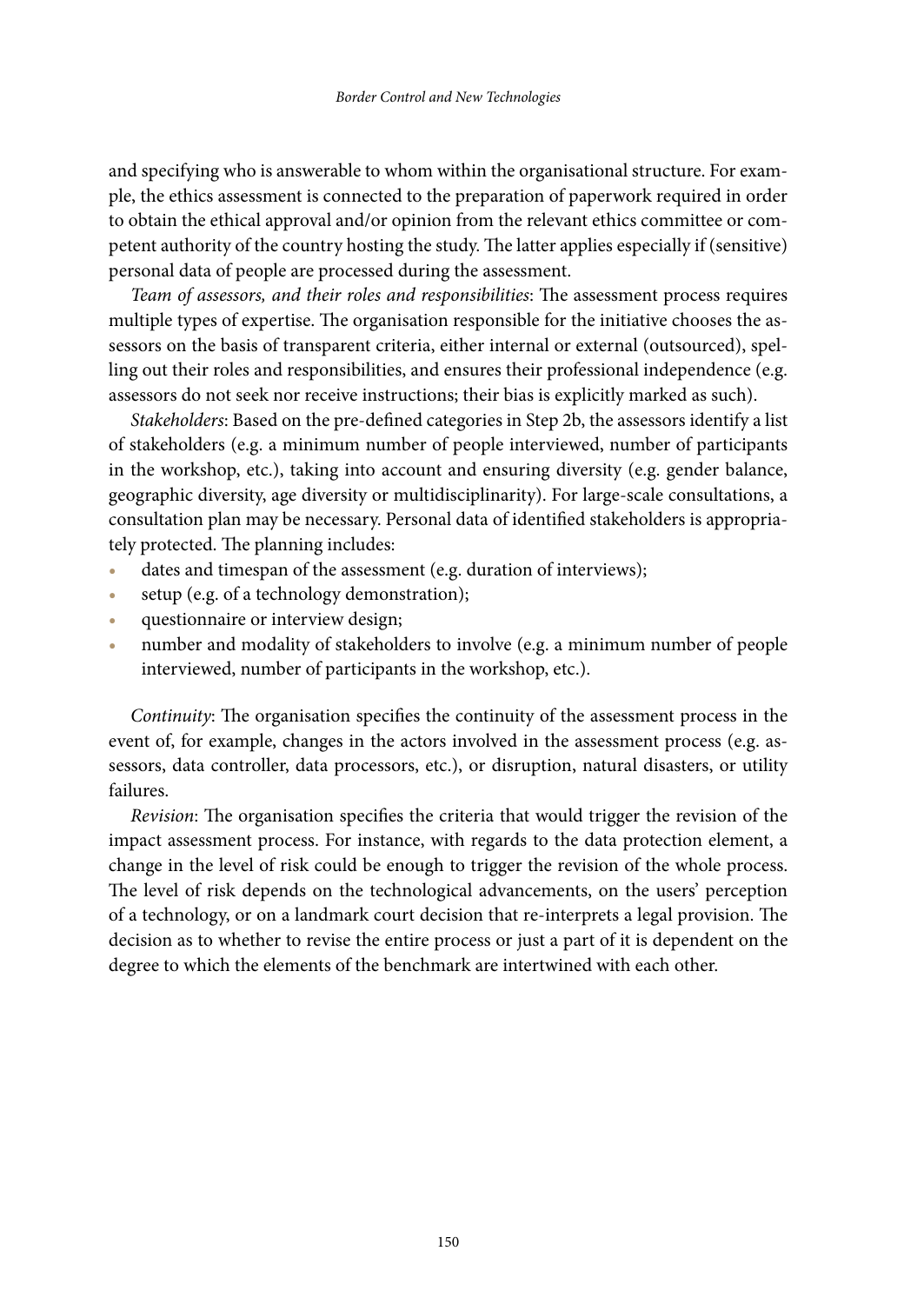*8 – A tailored method for the process of integrated impact assessment on border control technologies*

# **PHASE II: ASSESSMENT**

# Step 4: Systematic (detailed) description of the initiative

The goal of this Step is, by expanding the preliminary description (cf. Step 1a), to systematically describe the envisaged initiative both contextually and technically.

A long list of factors is to be taken into consideration in relation to the right to data protection. As an illustration, contextual aspects include the nature, scope, internal and external context, and purposes of the envisaged processing operations and, when applicable, the legitimate interest pursued by the data controller. Technical aspects include diagrams of data flows and/or other visualisations, which might be appended. Such a description can also be based on the records of processing operations. Continuing the systematic description with regards to the right to privacy, the assessors identify, for example, the actors and parties involved in the initiative, the scope of the right based on the nine aforementioned types of privacy, and the level and nature of intrusiveness, among others. Lastly, a detailed description relevant to the ethics and social acceptance of the initiative may involve a description of the broader ethical and societal impact of the initiative, beyond those of the right to privacy and data protection.

The critical difference in the systematic description, compared to the preliminary one, is that it must expand the latter (cf. Step 1a), and hence needs to be much lengthier and more comprehensive. It shall be sufficiently complete, accurate and reliable so as to constitute the basis for the analysis and assessment of impacts in Step 5.

# Step 5: Appraisal of Impacts

The goal of this Step is to analyse and assess the impacts of the envisaged initiative, appraised in accordance with the pre-selected techniques. These impacts pertain to the societal concern(s) that might be touched on by the planned initiative, and to the positioning of the stakeholders, who might be external to the sponsoring organisation. Typically, the assessment consists of a detailed identification, analysis, and evaluation of the impacts.

#### Step 5a: Data protection

**Step 5aa**: *Necessity and proportionality of the processing operations:* The assessors use specific appraisal techniques pre-defined in Step 2c and base their analysis on the results of Step 4. The assessors can use any of the numerous suitable methods made available thus far, or they can employ the one proposed in Annex 1. Contrary to methods for assessing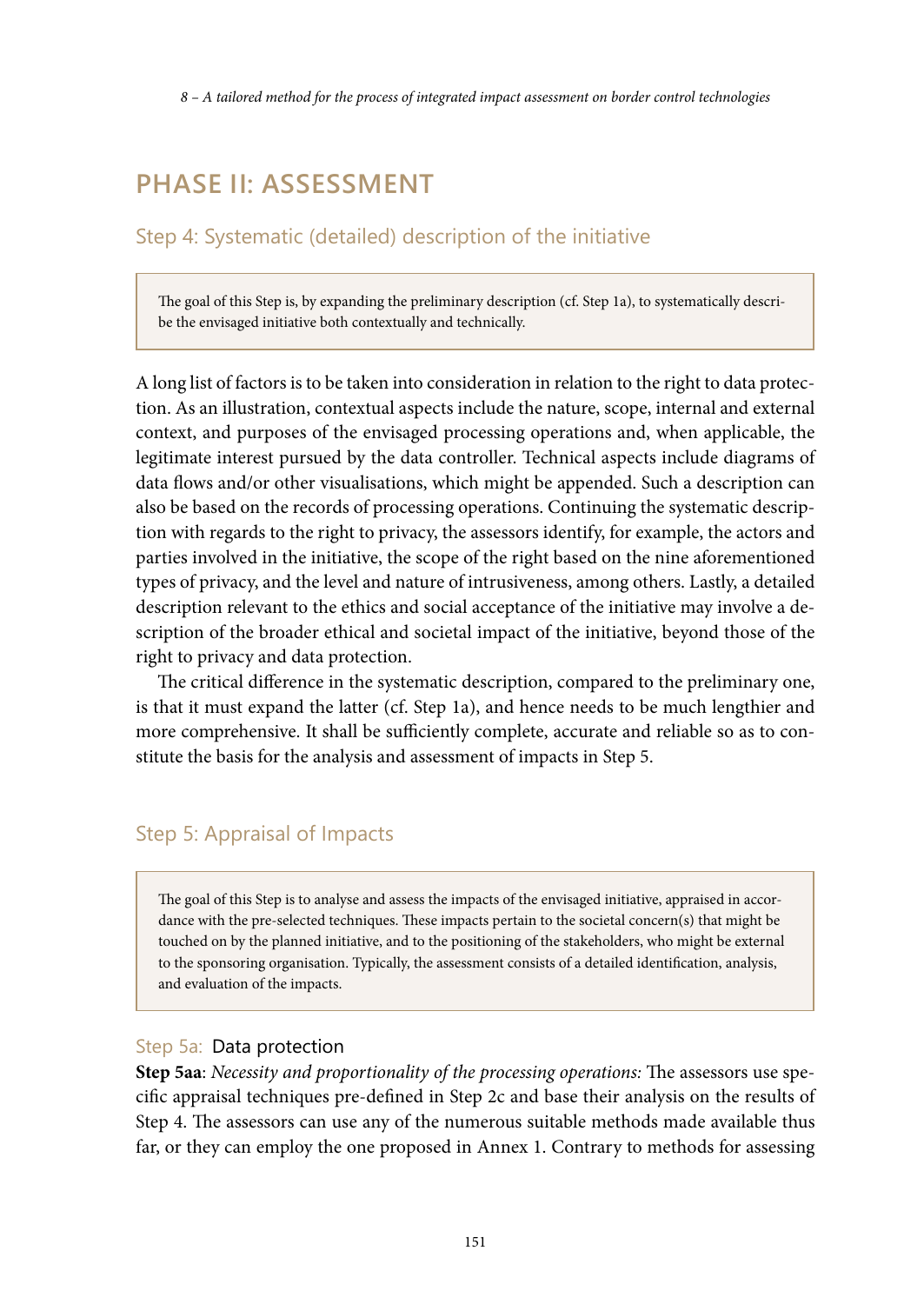risk (e.g. international standards, such as ISO 31000:2018 or ISO 27005:2018), methods for assessing proportionality and necessity in the context of personal data protection are rather scarce.

The assessment of necessity and proportionality can occur at two levels. First, each data processing operation is assessed against personal data protection principles (Level 1). These are: lawfulness, fairness and transparency, purpose limitation, data minimisation, accuracy, storage limitation, integrity, and confidentiality, including security of processing and data protection by design and by default. Each data processing operation is assessed in a specific table, with this table needing to be replicated for each data processing operation.

Given the fact that a fundamental right is at stake and that an assessment process of the envisaged processing operations against solely personal data protection principles (Level 1) might not always be sufficiently complete, to the detriment of the level of protection and the quality of the decision-making process it is intended to advise, the assessors may decide to expand their appraisal to the entirety of human rights limitation criteria (Level 2).

As the right to personal data protection and many related fundamental rights are not absolute but rather relative ones (i.e. an interference with the right can only be justified under certain conditions), the following five limitation criteria derived from Article 52 of the CFR can be applied:

- **•** legality (i.e. if a basis for a data processing operation is 'provided for by law' of a sufficient quality, for example, clarity, accessibility, precision, foreseeability, conformity with the rule of law);
- **•** the respect for the essence of a right (i.e. if the interference with a fundamental right does not make it impossible to exercise a right);
- legitimacy (i.e. if a processing operation serves a given 'general interest' (cf. e.g. Article 3 Treaty on European Union (TEU)) or 'protect[s] the rights and freedoms of others');
- **•** necessity (i.e. if a processing operation is 'necessary and [if it] genuinely meet[s]' legitimate objectives); and
- **•** proportionality *sensu stricto* (e.g. balancing) (i.e. if the least intrusive option has been chosen).

**Step 5ab**: *Risk to the rights and freedoms of natural persons:* On the grounds of data protection law, risk is understood as a negative consequence arising from processing operations that might or might not occur in the future. Such a consequence, if it materialised, would give rise to physical, material or non-material damage for natural persons (largely, data subjects) and not solely for the data controllers or data processors. Risk assessment is meant to be as objective as possible; this is, however, not always achievable in practice, due to ambiguities about assignable likelihoods and possible types of damage, and the subjectivity of perceptions of risk by stakeholders.

Risk is typically assessed by combining two measurements, namely its likelihood or probability (i.e. chance of happening) and its severity (i.e. magnitude of consequences).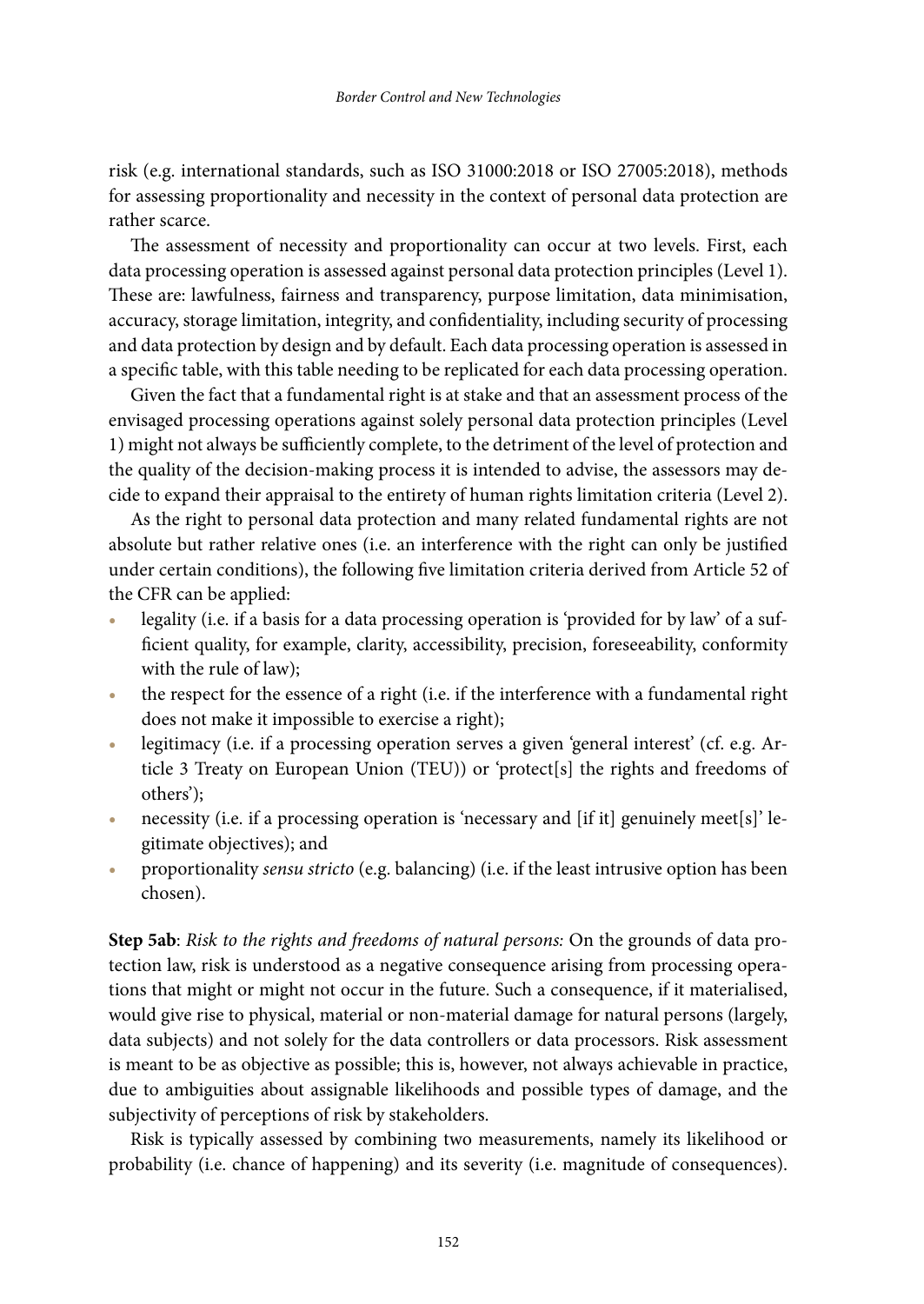Risk can be assessed qualitatively, quantitatively or through a combination of both. There are aspects of personal data protection that fit into the former (i.e. risk to rights and freedoms) and the latter (e.g. data security). Quantitative risk assessment measures the probability of occurrence of a risk and combines this with its severity. Probability is expressed on a scale ranging from 0 to 1. In turn, qualitative risk assessment instead uses levels of likelihood (e.g. a quadripartite descriptive scale of negligible, low, medium, and high) to be combined with its severity. Eventually, severity of a risk indicates a magnitude of damage should a risk materialise. It can be equally expressed on a quadripartite descriptive scale. Both scales – likelihood and severity – are predefined and justified in Step 3b. A typical method for risk assessment requires, first, the identification of a risk. In the second step, the risk is analysed, for example by multiplying the likelihood (probability) of its occurrence by the severity of its consequences. In the third step, the risk is evaluated, in order to determine whether the risk and its level are acceptable, if any mitigation measure is to be recommended, and if any risk(s) should be prioritised.

## Step 5b: Ethics

*Analysis:* The assessors analyse the recurrent arguments in the debate with specific reference to the technology under assessment, by answering the guiding questions with elaborated open answers. Along with the preliminary examples provided under the respective column, the assessors shall look into arguments:

- **•** Appearing in newspapers, policy discourses, academic literature on the initiative (or similar initiatives), and/or
- **•** Used by the company that produces the technology (or similar technologies), and/or
- Used by civil society organisations (e.g. activists, human rights NGOs).
- The assessors adapt each generic argument to the context of the assessment and include any relevant variations of the argument under the column 'explanation'. For every explanation, the assessors refer to the specific ID assigned in Step 2a. The assessors complete only the parts (IDs) that were ticked in Step 2a.

*Assessment:* The assessors determine whether the arguments identified and analysed in the analysis are sound or inconsistent. It is not necessary to complete both sub-columns under 'assessment', but at least one of them must be completed. Under the column 'assessment', the assessors might indicate:

- **•** Whether there is any conflict between the arguments identified. For example, whether one argument contradicts another, or whether one argument is usually preferred over another (e.g. consequentialist arguments preferred to deontological or distributive justice ones). To indicate the conflicts, the assessors should use the ID numbers assigned in the previous phases.
- **•** Whether there can be counter-arguments or fallacies to the arguments identified. The assessors use Section 5.2.3 as a guide, where for each argument possible criticisms or a list of fallacies are provided.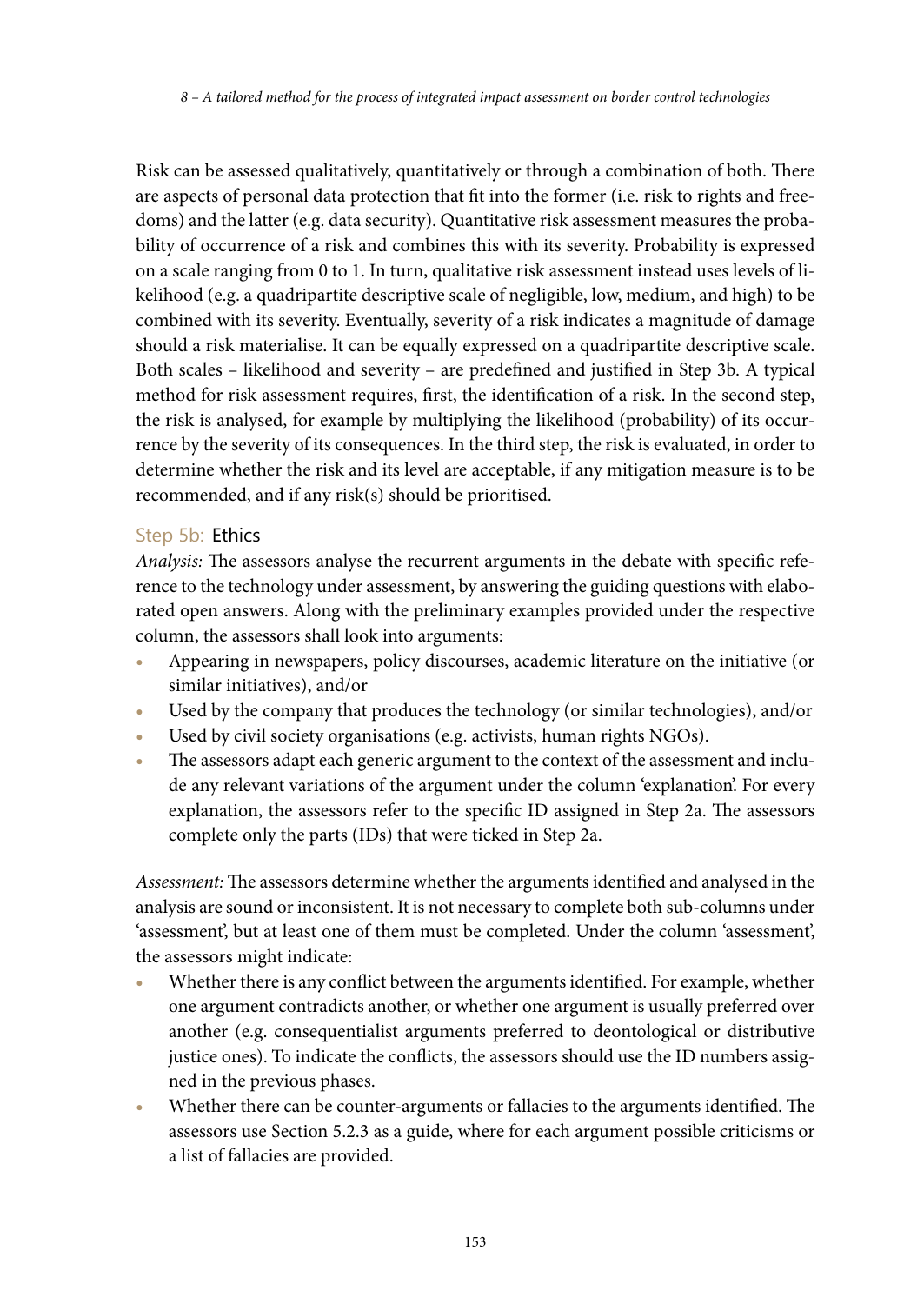#### Step 5c: Social acceptance

*Analysis:* After having executed one or more social acceptance assessment techniques identified in Step 3,the assessors analyse the data collected during the previous phase, for example, if the chosen technique is a questionnaire, the assessors collect a number of completed questionnaires, be these in person or online. If the technique chosen is a workshop, participants are invited, the event is held, and minutes and/or are taken by the assessors during the event. If the technique is an interview or an observation, the assessors/interviewers take field notes and/or recordings of the discussion, and so on. which are reported again in the first column and ascribed an ID number. The 'type of analysis' can be qualitative or quantitative, or a mixture of the two, depending on the types of technique chosen. Answers obtained through close-ended questions (with scales or multiple choices) can be analysed quantitatively, using, for example, pie charts or percentages. Answers to openended questions involve qualitative analysis (discussion and critical analysis) *without* the use of digits and calculations.

The assessors find patterns and report a summary of findings in the final column. The findings include results that are exceptional and stand out, whereby the analysis does not simply reveal data that confirm the assessors' initial hypothesis. In the case of interviews and questionnaires, the assessors may find patterns in the replies to certain questions (e.g. some categories of travellers find the technology invasive, or the majority of interviewees find it convenient).

*Assessment:* The assessors assess the data analysed in the previous phase. Depending on the results, they come up with a list of (envisaged) positive and negative consequences stemming from the initiative, and specify which stakeholders are affected, and the extent to which the initiative affects them positively or negatively, by listing their names in the appropriate column.

#### Step 5d: Privacy

An explanatory representation of the assessment of privacy is illustrated in an 8x7 matrix, where on the vertical axis the eight types of privacy are listed (excluding informational privacy, which is equalised to data protection), and on the horizontal axis are listed the human rights limitations criteria against which these are assessed.

The assessors tick the appropriate box in the first column of the matrix (under: *Applicability –* ticking the box signifies that a certain type of privacy is assessed), and briefly describe the envisaged impact on each applicable type of privacy using factual and theoretical substantiation. Following this, and only for the applicable types of privacy under assessment, the assessors analyse each interference against human rights limitation criteria (i.e. legality, essence, necessity, proportionality, legitimacy); these criteria were elaborated in Step 5aa (cf. *supra*).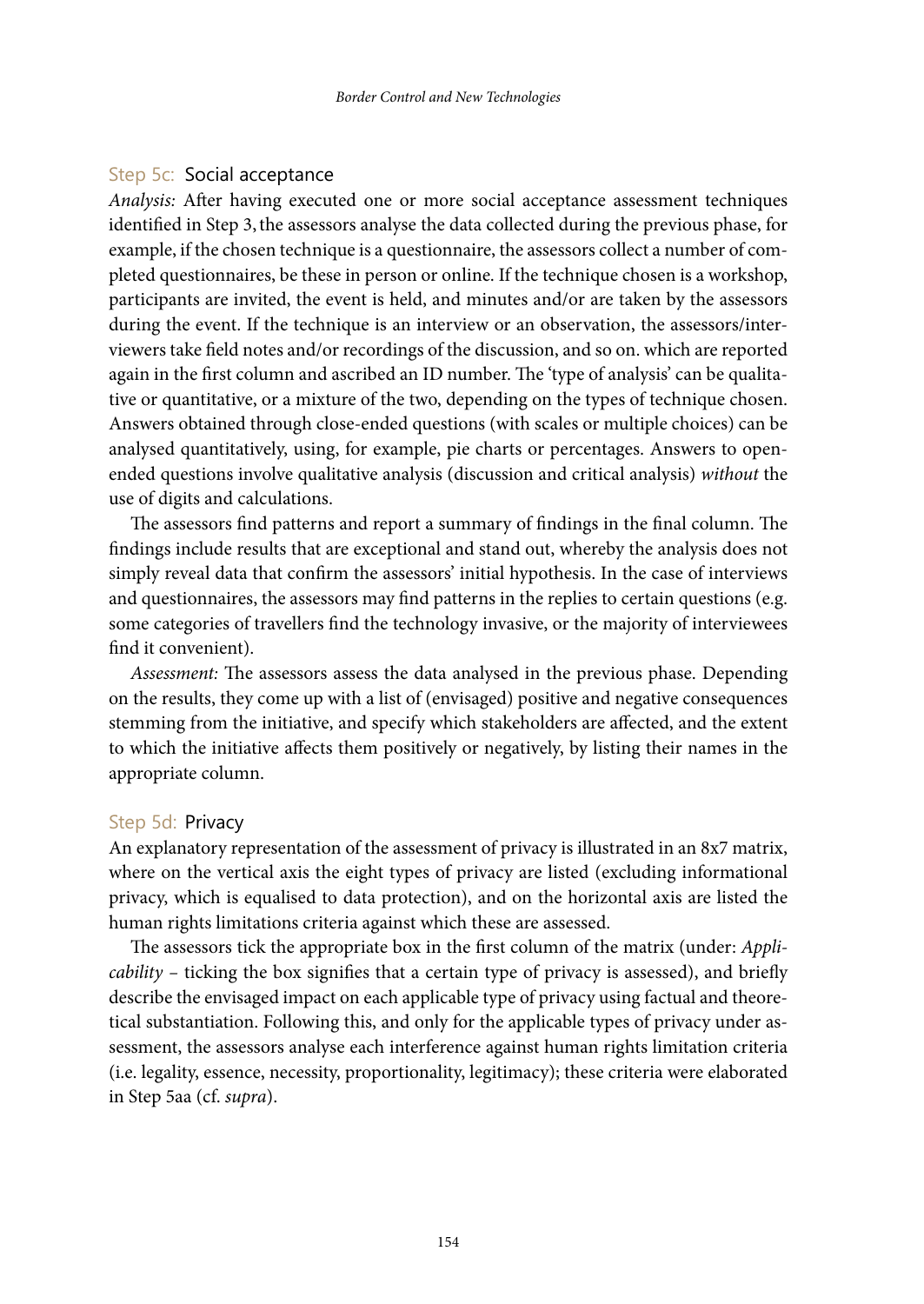#### Step 5e: Legal compliance check against border management law

*Analysis:* The assessors evaluate whether or not the requirements listed in the table are applicable to the initiative under assessment; they may also include other requirements extracted from the legal framework applicable to the initiative, as identified in Step 2aa. An ID number (and sub-ID, when relevant) is assigned to each requirement. It is probable that not all requirements listed in the table (as extracted from the rules on EU large-scale databases, interoperability, Schengen Borders Code and Frontex Regulation) are applicable. Conversely, in cases where other rules are applicable (e.g. national laws), it may be necessary to complement the list with other requirements.

*Assessment:* Only if a requirement is applicable do the assessors evaluate the compliance of the initiative with the said requirement. The result of the assessment is binary (ticking or not ticking the box) because an initiative is either compliant or non-compliant with the requirement. Partial compliance is to be considered as non-compliance. In both situations, they motivate their assessment by specifying, *inter alia*, the legal and regulatory provisions from which the requirements were extracted. Reference to the legal provisions can be found in Chapter 7, in particular Section 7.5 Legal Requirements enshrining data protection, privacy and ethics in EU border management law.

## Step 6: Recommendations

The goal of this Step is to provide concrete, detailed measures (controls, safeguards, solutions, etc.), their addressees and their timeframes in order to minimise the negative impacts and, if possible, to maximise the positive ones. The assessors justify their distinction between 'negative' and 'positive' impacts since this distinction is contextual and subjective. The assessor takes stock of the measures already implemented. Particularly, in the process of this integrated impact assessment, recommendations for data protection are embedded in Step 5, while for the other elements of the benchmark, a separate Step is introduced (Step 6). This choice is warranted due to the level of granularity, which is formally required by law in the case of data protection.

*Data protection*: By recommending possible mitigating measures, the assessors address the risks, and non-necessity and disproportionality of the processing operations in order to protect individuals and to demonstrate compliance with law. Assessors might also suggest measures to maximise positive impacts. They recommend and describe mitigation measures for each negative impact (risks, disproportionate and unnecessary interferences) identified in Step 5. Each risk is mitigated by manipulating either its likelihood  $(probability) - by, for example, limiting the exposure to a risk - or its severity - by, again$ for example, preparing a response plan should the risk materialise – or both. Risks can be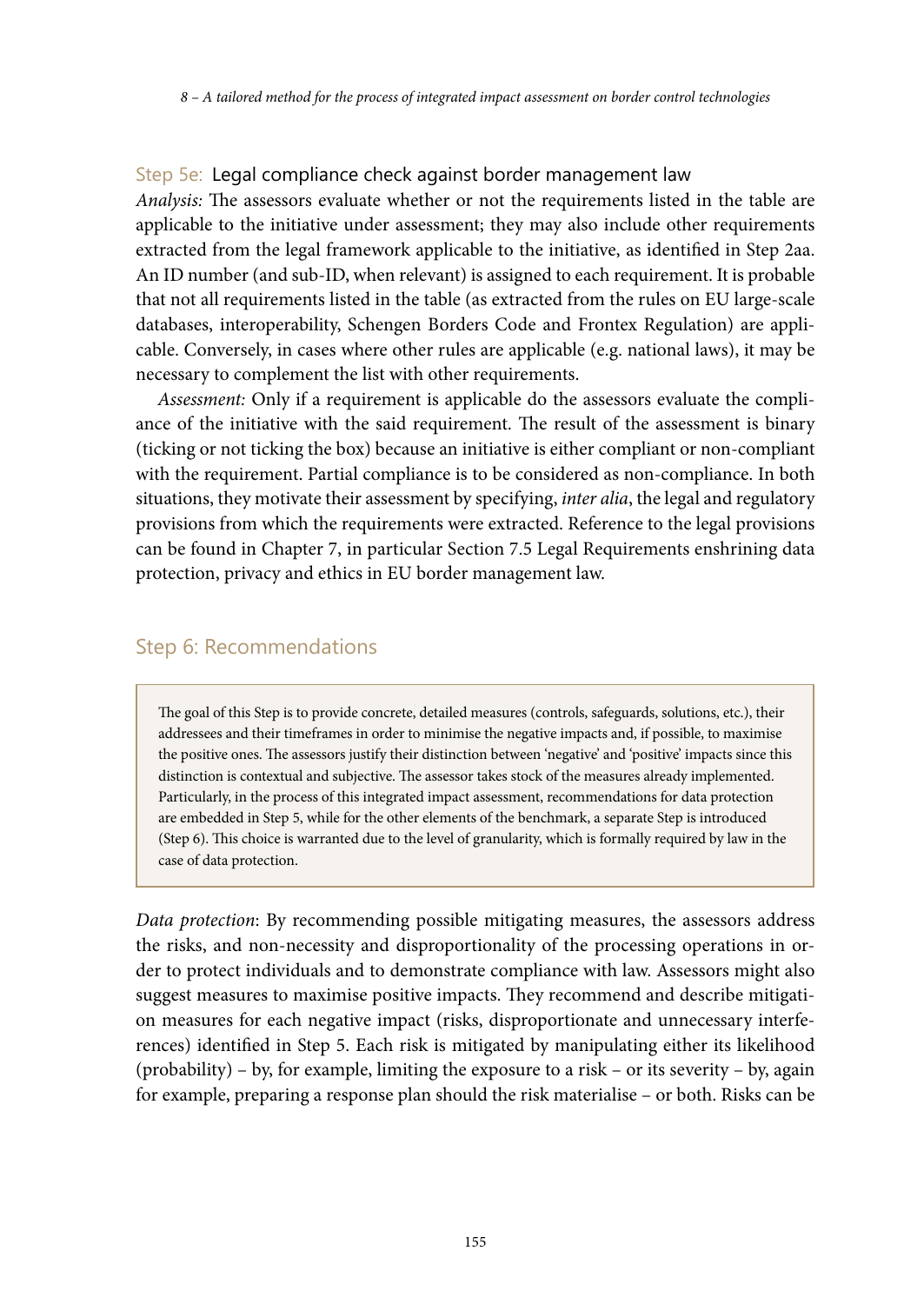avoided, mitigated, transferred (to another entity, e.g. outsourcing, insurance, etc., or in delayed in time) or accepted. Residual risks are those that remain if there is no measure available to mitigate them and trigger a prior consultation with a supervisory authority (SA) (cf. Step 7). For both risk and non-necessity and disproportionality, mitigation measures can be of a regulatory (legal), technical, organisational or behavioural nature.

*Ethics*: The assessors provide recommendations on the basis of the critical evaluation of the ethical arguments identified, either to suggest how to identify (recurring) fallacies or to highlight some arguments that are side-tracked or overlooked in current policy and academic debates. For example, if an argument is not sound or is fallacious, what can be done to criticise it? What channels can be used to provide criticisms in the public debate and raise awareness? How can the public be informed of the possible risks? If two (or more) arguments are in contrast, is there a way to balance them? Which of the two arguments in contrast is the more convincing? Why? Are there any arguments that are side-tracked, suppressed, or marginalised? If so, why and by whom? If necessary, how can these 'hidden' arguments be brought to the attention of the public? If an argument is sound, and the initiative is beneficial, how can this be disseminated more effectively? Can similar initiatives be proposed in other contexts? How can this be translated into policy or new design ideas? If an argument is sound, and the initiative is harmful, how can the risks be mitigated? Are there alternative solutions in place that would be less harmful? How can this be translated into policy or new design ideas?

*Social acceptance*: Through the recommendations, the intention is not that the assessors ensure that the initiative is accepted, but rather that they suggest how to address the reasons of discomfort or resistance. If the assessors conclude, by contrast, that there are few reasons of discomfort or resistance, they might recommend some steps to develop or to deploy the initiative further. The assessors choose the scope and length of the recommendations, but below are some suggestions depending on the outcome of the assessment:

- **•** If (some) travellers find the initiative acceptable and beneficial, how can these results be communicated? How can they be translated into policy initiatives?
- **•** If (some) travellers find the initiative unacceptable and harmful, how can these harms be avoided? Is it possible to achieve the same results through less harmful means?
- **•** If (some) travellers show different attitudes, how can these attitudes be reconciled to distribute harms and benefits more fairly?

*Privacy*: Given that in the previous Steps the assessors have already identified which types of privacy are applicable and to what extent they are interfered with, in this Step they introduce reverse mechanisms. Their objective is to compensate for the limitations to the right, depending on the scope of the assessment and the nature of interference (i.e. the level of intrusiveness). Such remedies could take the form of additional safeguards, transparency modalities, right of access and information forms, and explicit consent mechanisms, to be applied both before and after the use of the technology. When proposing the recommendations, the assessors shall ensure that the involved parties, including the users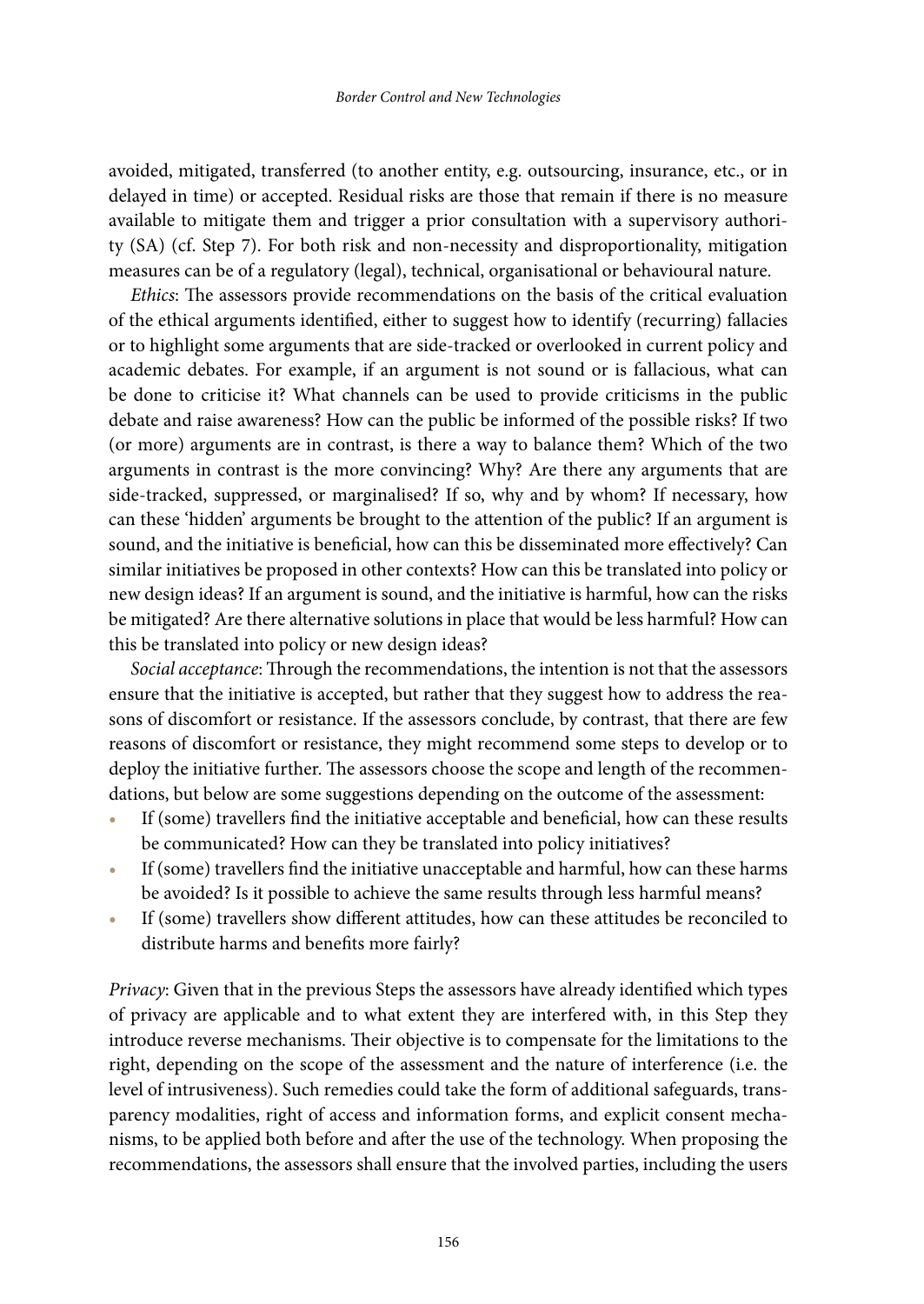of the technology, are able to be appropriately informed (at least in high-level) about the technology under assessment, its explicability, and also the meaning and function of each privacy type. There is no standard mathematical formula for assessing the risks to the right to privacy. Among best practices, it would be appropriate for the assessors to report a misalignment of the envisaged initiative and the technology involved therein, if at least one of the privacy types is unnecessarily and/or disproportionately interfered with.

*Legal compliance check against border management law*: When a requirement is not met, the assessors provide recommendations to ensure that the initiative is adjusted, and compliance with the requirement is achieved. The assessors use the ID and sub-ID numbers identified in the previous Step to classify the measures to be taken. The measures recommended can be technical or organisational. For example, an organisation may set up accountability measures (e.g. self-monitoring, staff-training). If the default settings of an e-gate do not respect the right to privacy, the recommendation would be to change them; if a border control technology could not be used by visually impaired persons, the recommendation would be to modify the design of the technology to make it more inclusive. The assessors conclude this Step with an implementation plan in which the responsible person, in a separate process, lists the measures and their deadline.

Upon receipt of the report, the leadership of the organisation makes a decision as to the deployment of an envisaged initiative and under what conditions.

# **PHASE III: EX POST (EVENTUAL) STEPS**

## Step 7: Prior Consultation with a Supervisory Authority

The goal of this Step is to seek advice from an SA in the event that an impact assessment process indicates the existence of high residual risk(s) in the absence of measures taken by the data controller to mitigate such risk. Since this legal requirement is found only in data protection legislation, it essentially concerns only the first element of the benchmark pertaining to data protection.

The process of integrated impact assessment, to the extent that it incorporates a data protection impact assessment, is observed by the domestic SA. In this case, the parts on privacy, ethics and social acceptance would not be subject to review and consultation from an SA.

The communication with the SA is mainly in written form; frequently, the SA will require specific forms (templates) to request a prior consultation; the European Data Protection Board (EDPB) maintains an up-to-date contact list of its Member SAs. Insofar as an SA considers that the envisaged processing operations could infringe the law, it may provide a written notice to the data controller within a reasonable time, depending on the complexity of the request. An SA might also use its investigative and advisory powers in order to scrutinise the impact assessment process formally and substantially.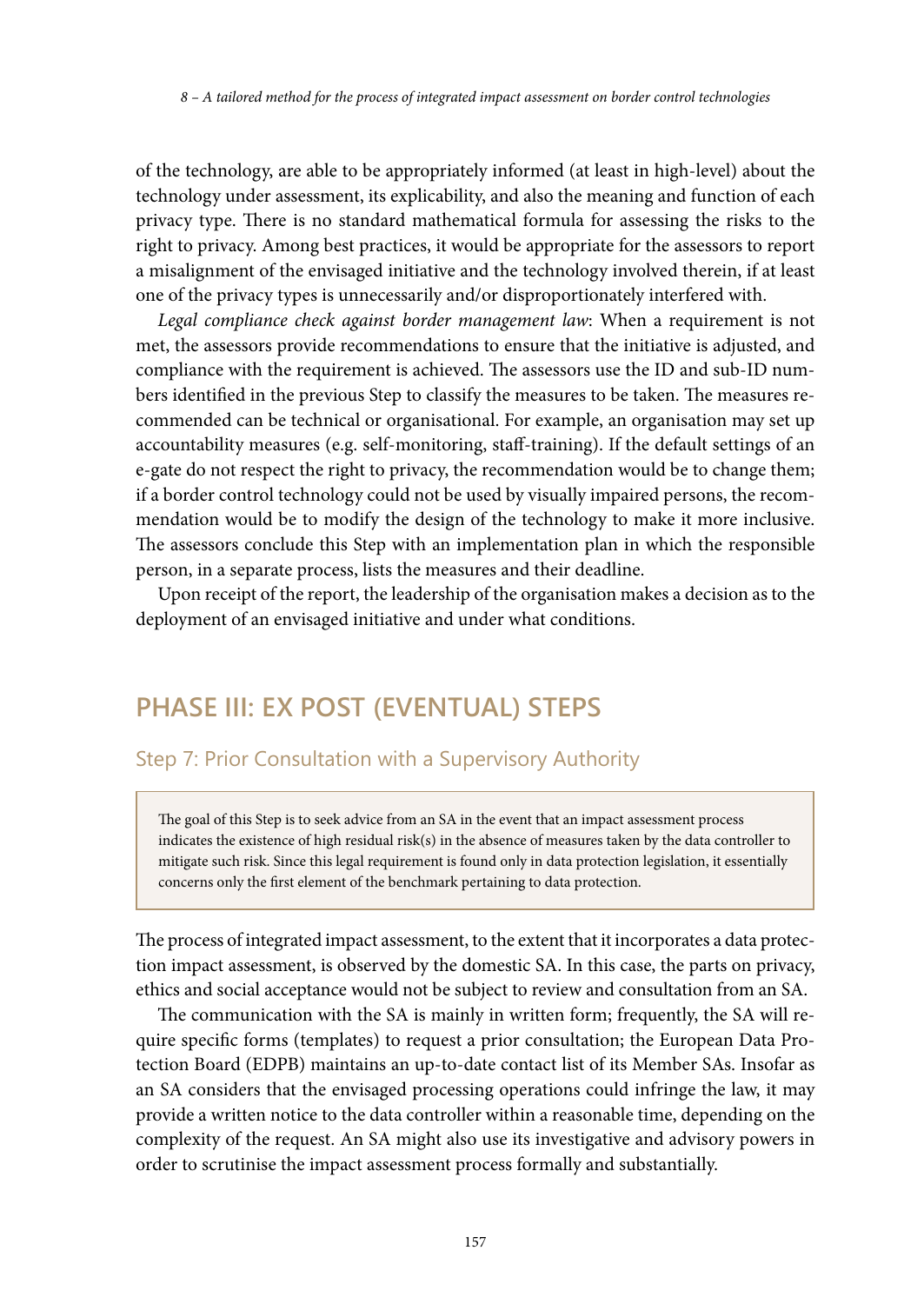# Step 8: Revisiting

The goal of this Step is to decide whether and when to perform the impact assessment process again, in its entirety or in part, under the condition that the envisaged initiative has been deployed.

Following the criteria defined in Step 3 (under 'Criteria triggering the revision of the assessment process'), the assessors perform a review of the impact assessment process when necessary. Regarding the case of data protection, this Step is performed when there is a change in the risk represented by the processing operations, i.e. if the nature, scope, context, or purpose of the processing operations have changed, and hence so has the level of risk. An impact assessment process then has to be conducted again, in total or in part.

Apart from the change in the level of risk due to a modification of a data processing operation, other factors triggering the revision process are the circumstances of the initiative's deployment, such as extending the accessibility of EU large-scale databases to more actors, the perception of social acceptance and ethics vis-à-vis a specific technology, and possibly the public pressure exercised.

# **ONGOING PHASE**

## Step A: Stakeholder involvement

The goal of this ongoing Step, which runs in parallel to each phase, is to consult (typically, seek views), throughout the entire process, if practicable, of anybody who holds a stake (interest) in the initiative, regardless of whether or not they are aware of this and of whether or not the interest is directly articulated.

Stakeholders are typically identified, informed, involved (consulted) and, eventually, have their views considered. Stakeholders whose categories have been stipulated in the Scoping Step (Step 2b) are now further identified in this Step. Their involvement is continuous, and they are asked about their views on the subject matter of each Step. Information given to stakeholders is robust, accurate, inclusive and meaningful, in plain (understandable) language, and may require the preparation of specific documentation, e.g. technical briefings. Having gathered the viewpoints of the stakeholders, the assessors consider and take a stance on their views, i.e. whether they accept them or not; if the latter, the assessors provide exhaustive justification for this. Among information, consultation, and co-decision, the choice is set at consultation, yet other levels are not excluded, should assessors deem it necessary.

*Data protection*: The goal of the stakeholder involvement is to consult (seek views), throughout the entire process, of data subjects and/or of their representatives as to the envisaged processing operations and privacy interferences. The exact meaning of this legal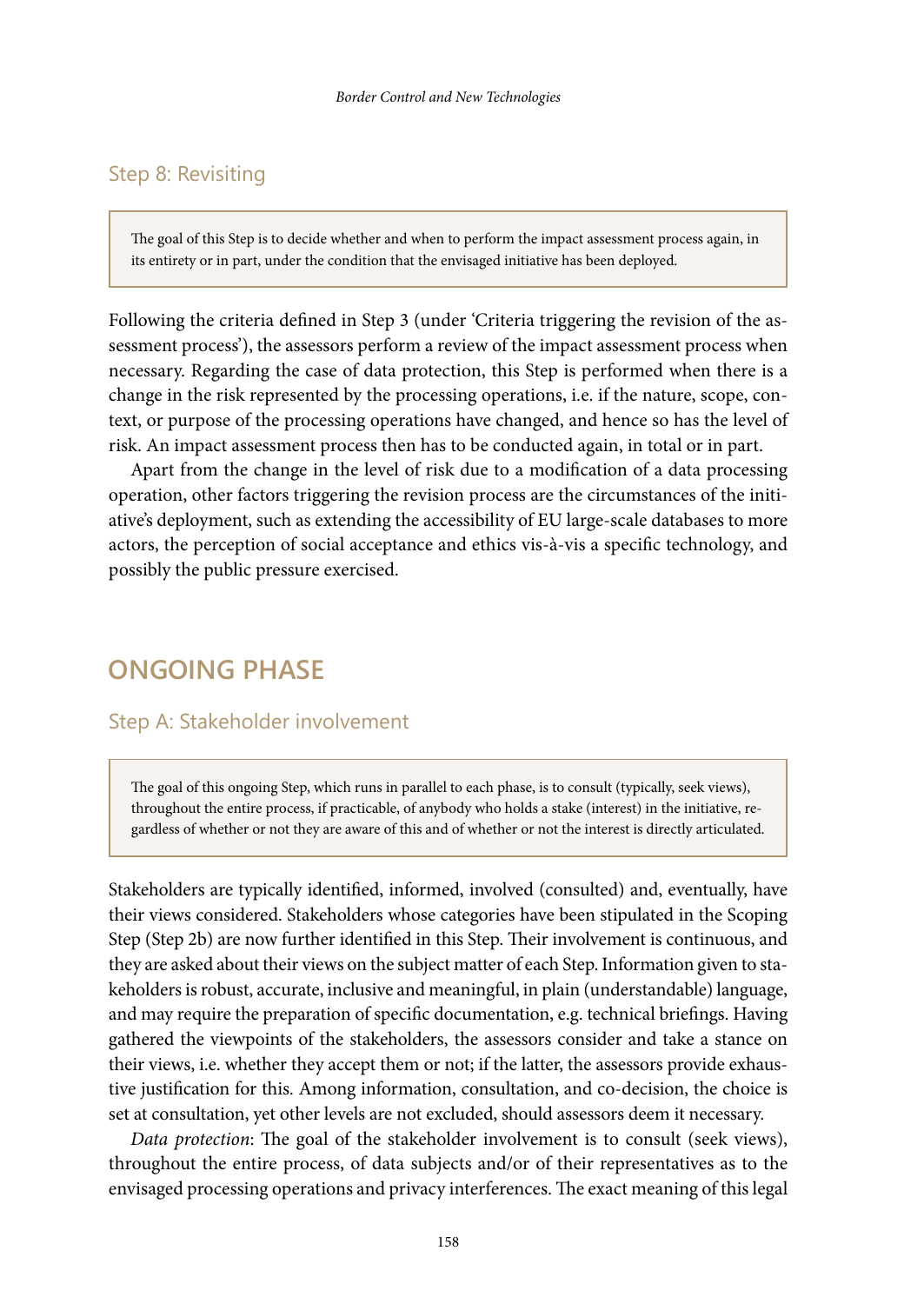requirement is not – and cannot be – delineated, due to the subjectivity of the term 'involvement' and the 'appropriateness' of involvement. These, in turn, depend on the degree of explicability of a given technology, on the number of relevant parties, and on the size of the project, among others.

*Privacy*: Beyond the formalities required by data protection legislation, a considerable number of stakeholders, with interdisciplinary backgrounds, participate in the public discourse surrounding the right to privacy. Stakeholders that are usually consulted include non-governmental organisations (NGOs) that incorporate the protection of fundamental and digital rights within the scope of their mission, the government, political parties, the police, and other authorities such as the border control authority or the ministry of internal affairs, to name a few.

*Ethics*: The assessors involve stakeholders in any of the previous Steps, if deemed necessary. In Step 1c, in the event that the threshold analysis questionnaire evokes a negative result (i.e. no ethics assessment is needed), the assessors consult stakeholders to confirm or oppose this outcome, to make the result of the screening more robust. In Step 2a, the assessors involve stakeholders (e.g. researchers or policy makers) to provide input as to the type of arguments present in the public debate, especially if the team of assessors does not possess enough knowledge or skills on the topic. In Step 5, the assessors involve stakeholders to carry out the analysis or to integrate or validate its results. Lastly, the assessors involve stakeholders to critically assess the arguments, support them in this task, or corroborate/criticise the assessment executed.

*Social acceptance*: The assessors may opt to involve additional stakeholders throughout the whole acceptance assessment process. In particular, stakeholders may provide their opinion on the validation of the results of the acceptance assessment. An example of this would be the involvement of experts (e.g. social scientists) to provide an alternative analysis of the data collected (Step 5).

## Step B: Quality control

The goal of this ongoing Step, which runs in parallel to each phase, is to check, internally and/or externally, throughout the entire assessment process, whether or not an impact assessment process adheres to a given standard of performance and to remedy, if necessary, any irregularities.

Quality control can be internal, external or both, and take the form of monitoring, review, audit, etc. The team of assessors might be required to be updated on the progress of the assessment process on a regular or *ad hoc* basis, or might establish a progress monitoring tool or an internal advisory board. The external quality control may be performed by an audit organisation hired by the data controller or, alternatively, by an SA, either upon request of the data controller or of its own volition (e.g. when required by law). The quality control can be structured, permanent or performed on an *ad hoc* basis; it can be formal